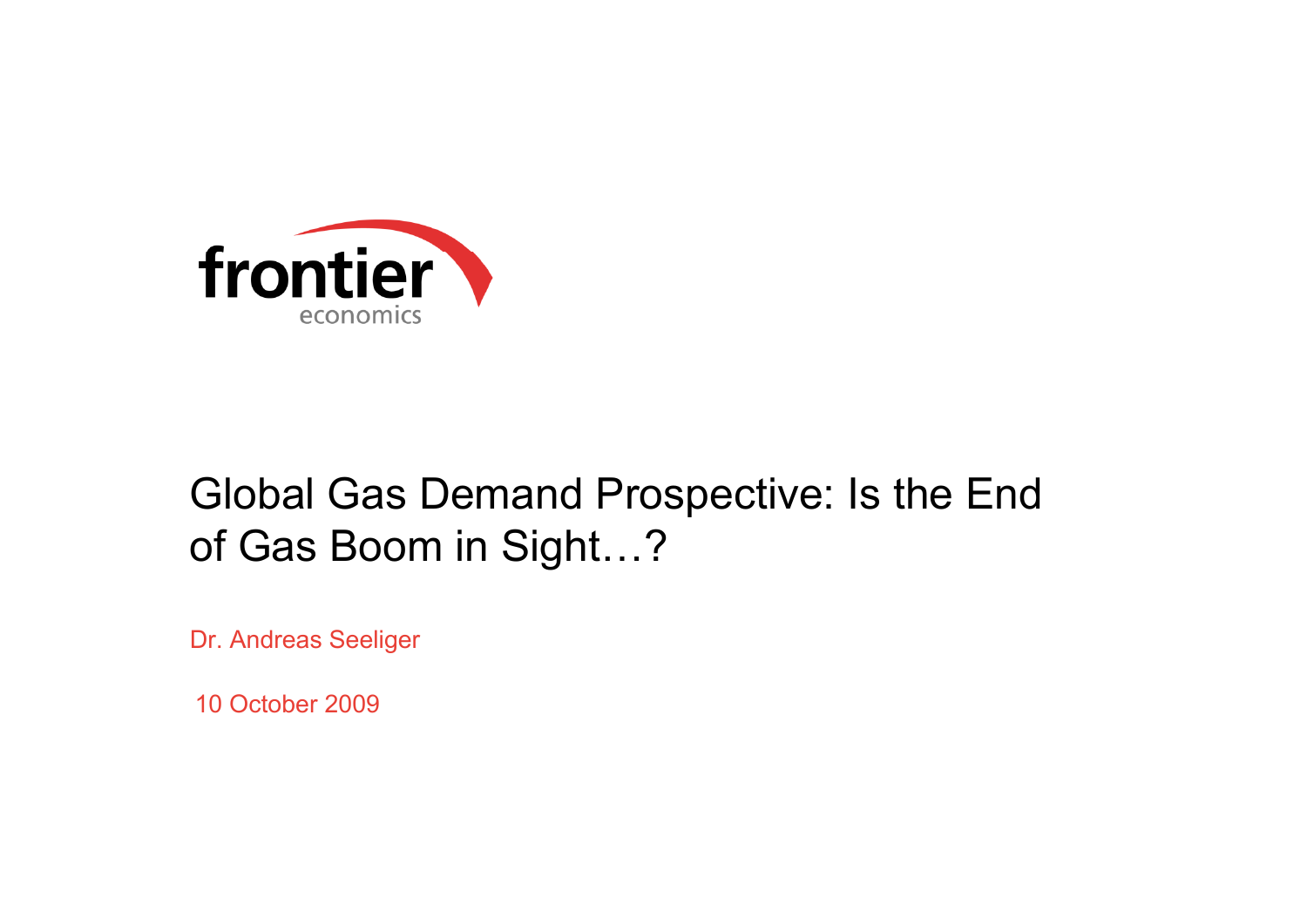#### ● Introduction

- Model description
- Selected results

**Frontier Economics**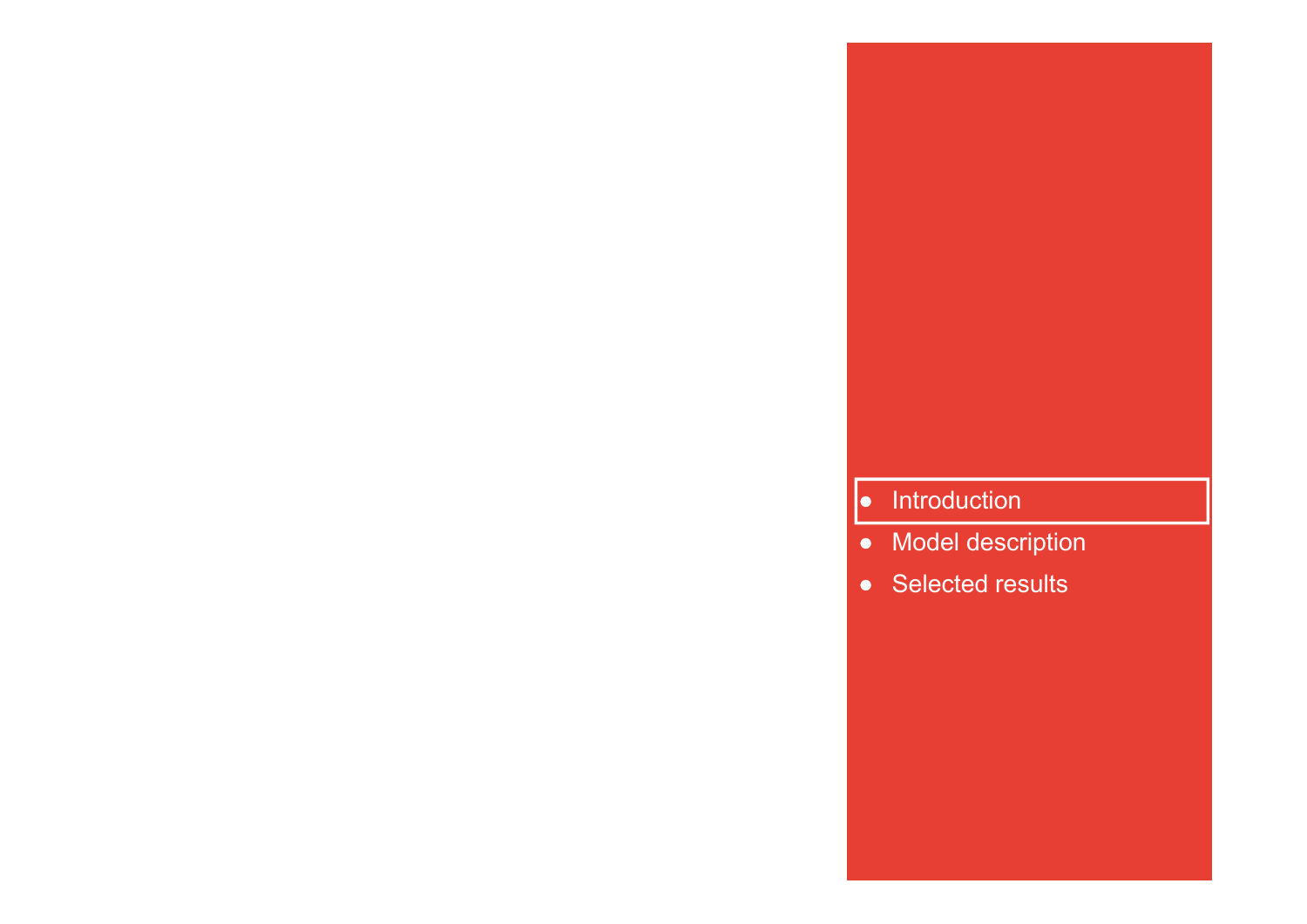### Introduction: World gas demand – status quo

#### 40 years of success

- $\bullet$  Gas was (and is) one of the fastest World Gas Demand growing energy sources
- ● In 2008 global gas demand reached 3 TCM which was again a new all time  $\begin{bmatrix} 1 & 1 & 500 \\ 0 & 1 & 500 \end{bmatrix}$ high
- $\bullet$ Will this success story continue?
- $\bullet$  There are some aspects in the  $\bullet$ statistics that are somehow curious compared to the past:
	- $\Box$ □ Total demand increase is mainly driven by regions with strong resource base – namely Middle East and Africa, and of course China
	- $\Box$ □ No growth of LNG imports in 2008 – compared to growth rates up to 12% in the last years
- ●• Is this something to be concern about?



**3**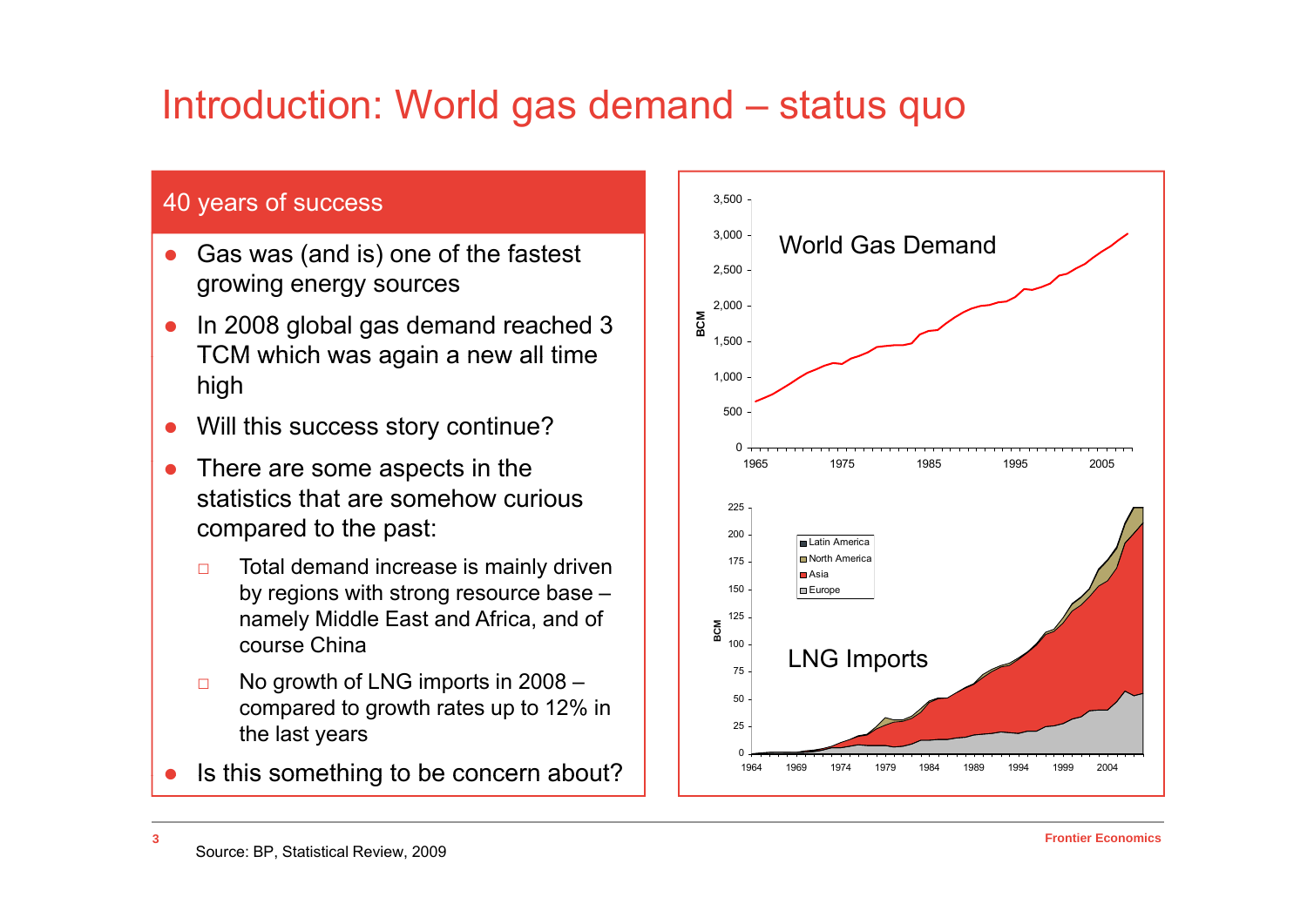#### Introduction: How about the future?



- ●Around 2000 a "gas boom" was forecasted in all common studies and projections
- ●Gas was often labelled as "fuel of choice" for heating, power generation, cars and other applications
- ●• Liberalization in Europe, strong growth of LNG capacities worldwide and new field discoveries created a very optimistic or euphoric atmosphere
- ●Finally also beginning of CO2 regime seems to favour gas as comparably low carbon fuel
- ●• However, reality lacks behind ambition and in addition also future seems not that bright as before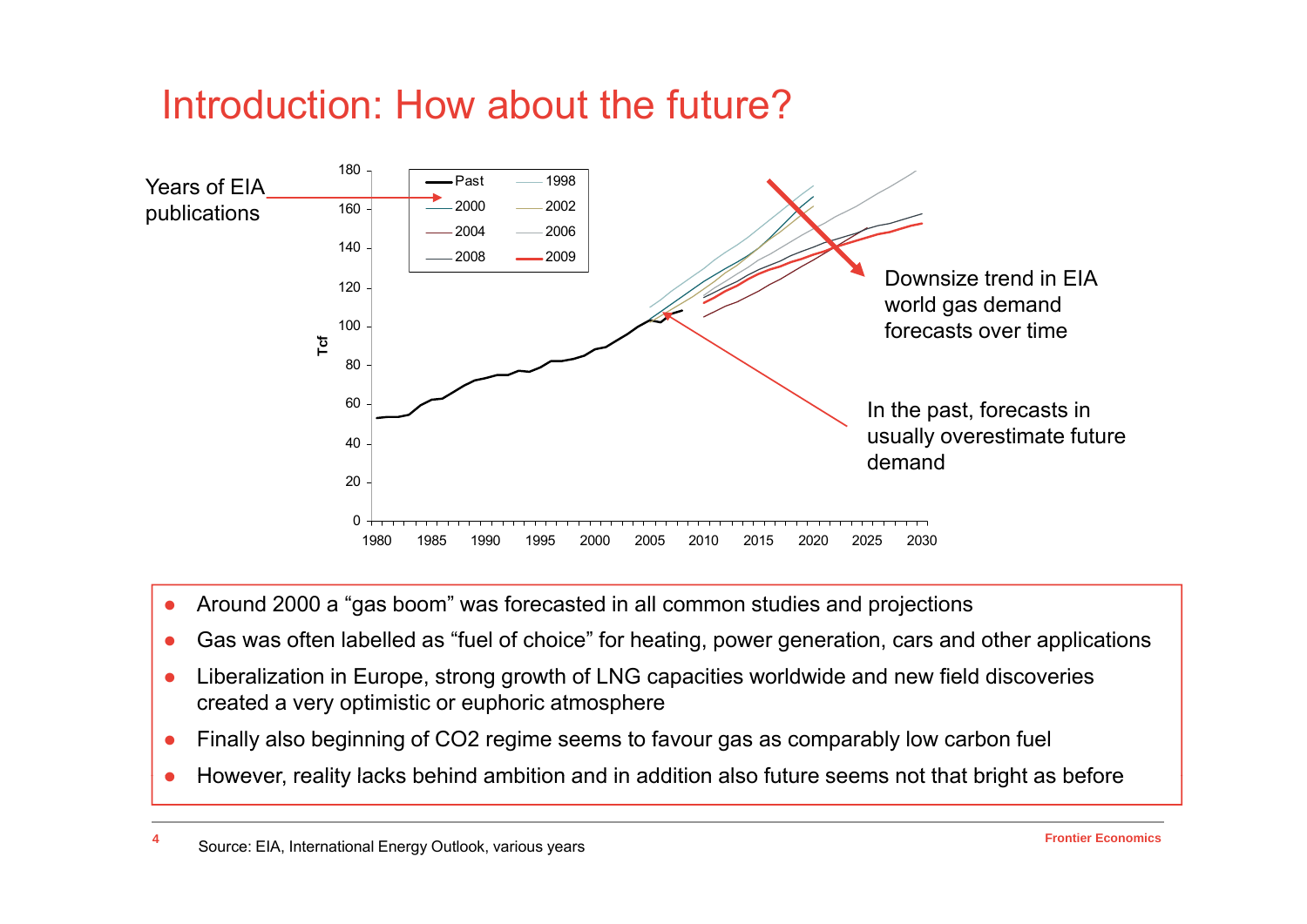#### ●Introduction

**Frontier Economics** 

- Model description
- Selected results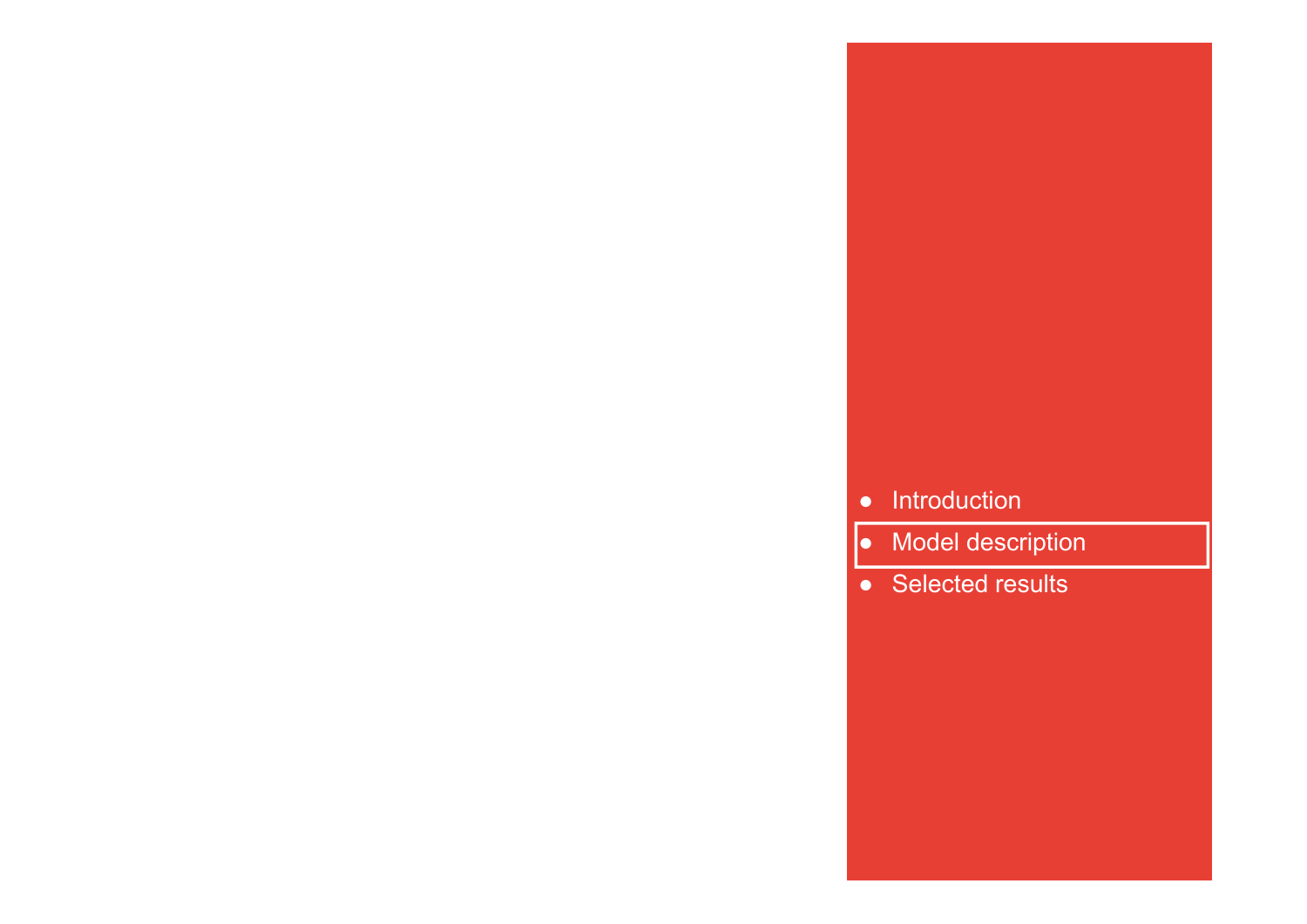#### Forecasting World Gas Demand – Model Structur

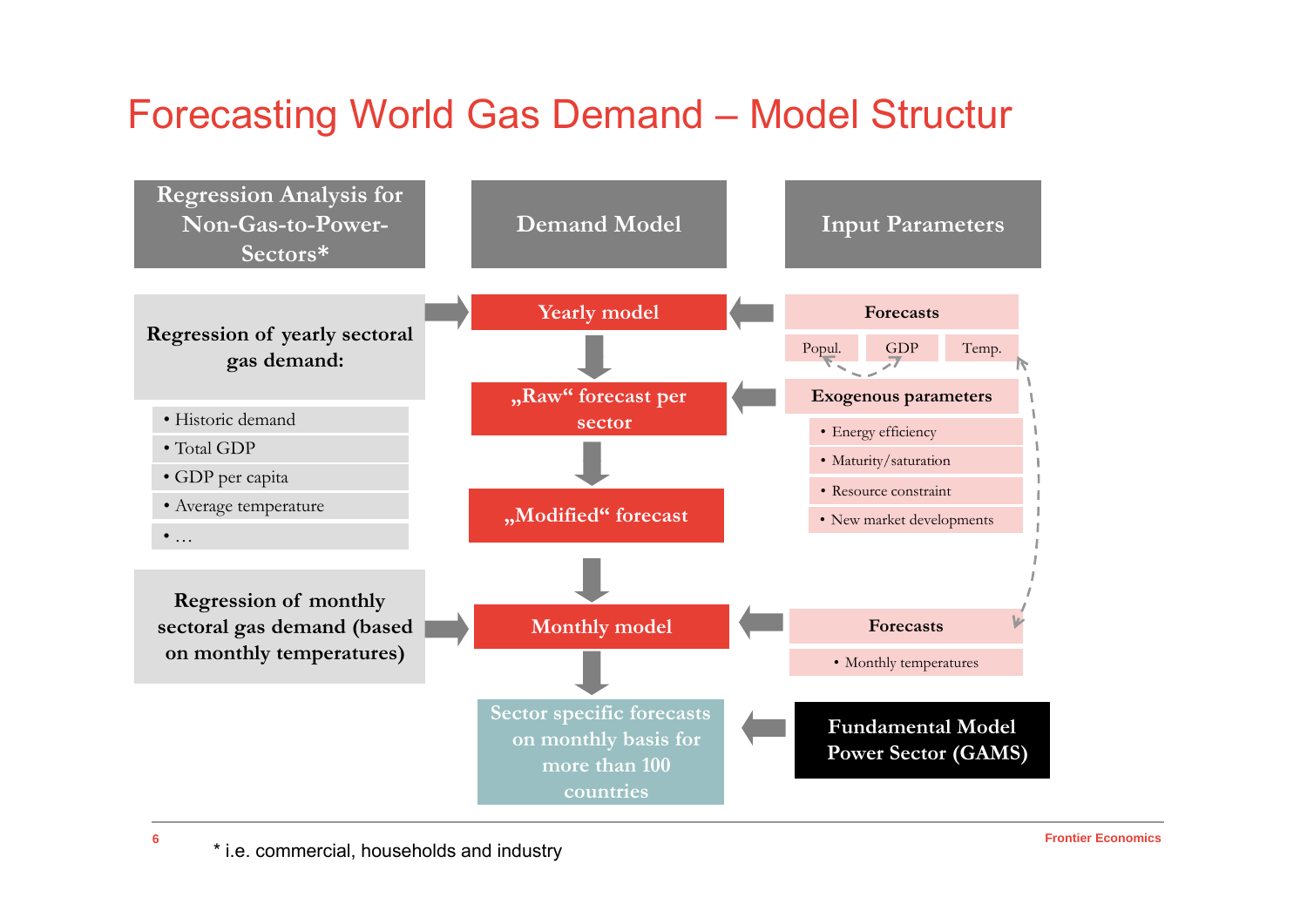#### Power Market Model – Whirlygig Plus



| Technology            | Typical unit<br>size | <b>Net</b><br>Efficiency<br>LHV | Availability | annual capital<br>costs | Fixed O&M<br>per year | other variable<br>costs | CCS filter<br>efficiency | CCS<br>transport<br>and storage<br>costs | emission<br>factor | <b>WACC</b> | <b>Depreciation</b><br>time | specif.<br>Overnight<br>Inv.-costs | specif. Inv.-<br>costs<br>(effective) |
|-----------------------|----------------------|---------------------------------|--------------|-------------------------|-----------------------|-------------------------|--------------------------|------------------------------------------|--------------------|-------------|-----------------------------|------------------------------------|---------------------------------------|
|                       | in MW                | %                               | $\%$         | USD/MWa                 | USD/MWa               | USD/MWh                 | in $%$                   | USD/t                                    | t CO2/MWh th       | in $%$      | in a                        | in USD/MW                          | in USD/MW                             |
| Tech                  | blocksize            | eta                             | avail        | inv_costs_a             | <b>OM</b>             | ovar                    | CCS_eff                  | CCS_Trans                                | Em_fac             |             |                             |                                    |                                       |
| Lignite               | 1000                 | 37%                             | 80%          | 375,376                 | 26,000                |                         | 0%                       |                                          | 0.40               | 10%         | 30                          | 2,800,000                          | 3,538,633                             |
| Nuclear               | 1500                 | 33%                             | 80%          | 856.558                 | 91,000                | 1.5                     | 0%                       |                                          | 0.00               | 15%         | 40                          | 4,500,000                          | 5,689,066                             |
| <mark>i</mark> Coal_1 | 300                  | 33%                             | 80%          | 348,860                 | 26,000                | 2                       | 0%                       |                                          | 0.34               | 10%         | 30                          | 2,500,000                          | 3,288,677                             |
|                       |                      |                                 |              |                         |                       |                         |                          |                                          |                    |             |                             |                                    |                                       |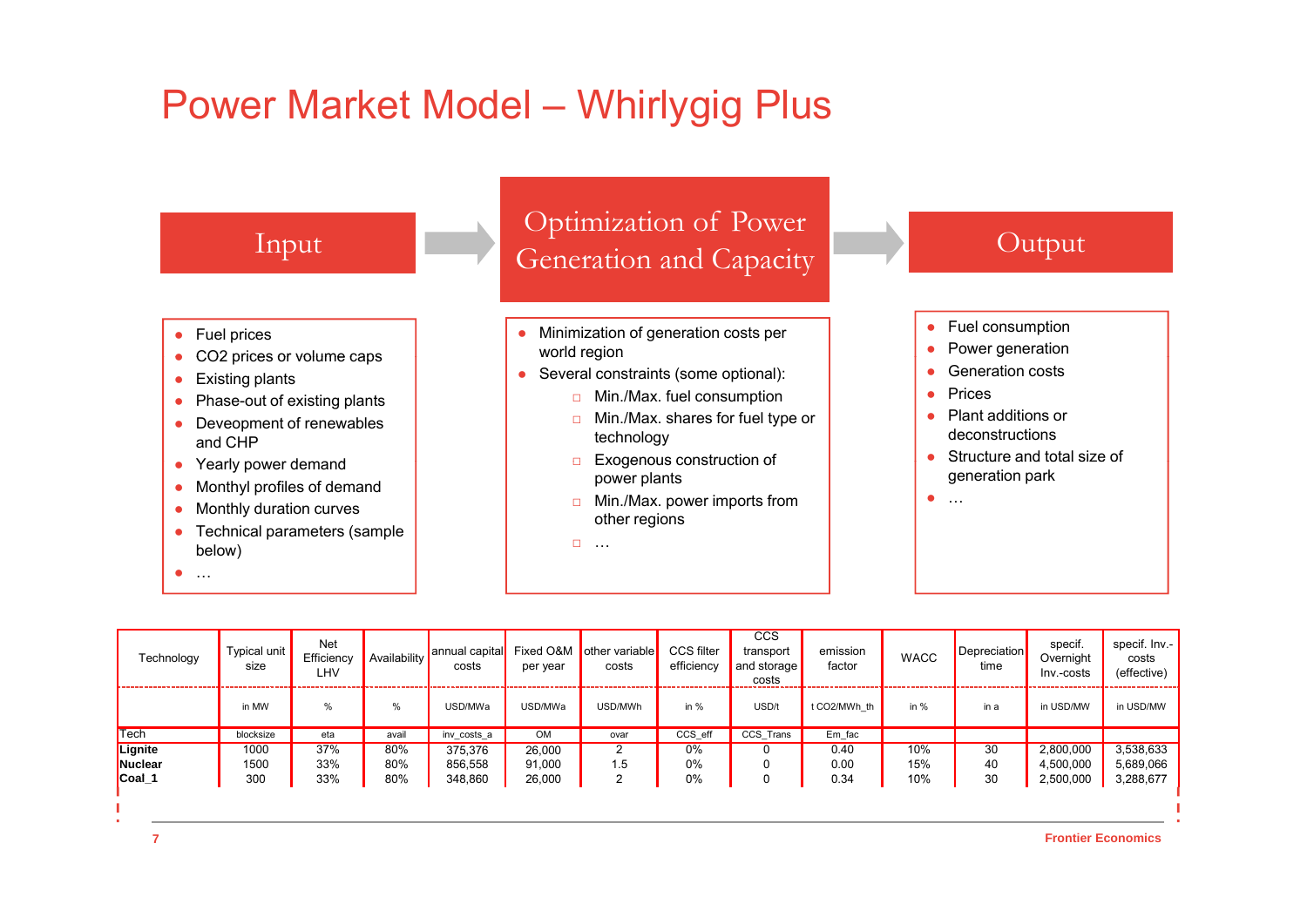### Most relevant model assumptions

|                               | Key parameters                                                                                                                                         |
|-------------------------------|--------------------------------------------------------------------------------------------------------------------------------------------------------|
| <b>Macro</b> data             | <b>GDP</b><br>Population<br>Temperature                                                                                                                |
| <b>Price</b><br>assumptions   | Oil price (Brent)<br>Coal prices (import and domestic coal)<br>Gas prices (different for Europe, America, Asia)<br>CO2 prices (regional)               |
| Power market<br>specific data | • Power demand<br>Standard power plant parameters<br>$\bullet$<br>Power plant database: existing and planned plants<br>Renewables and nuclear policies |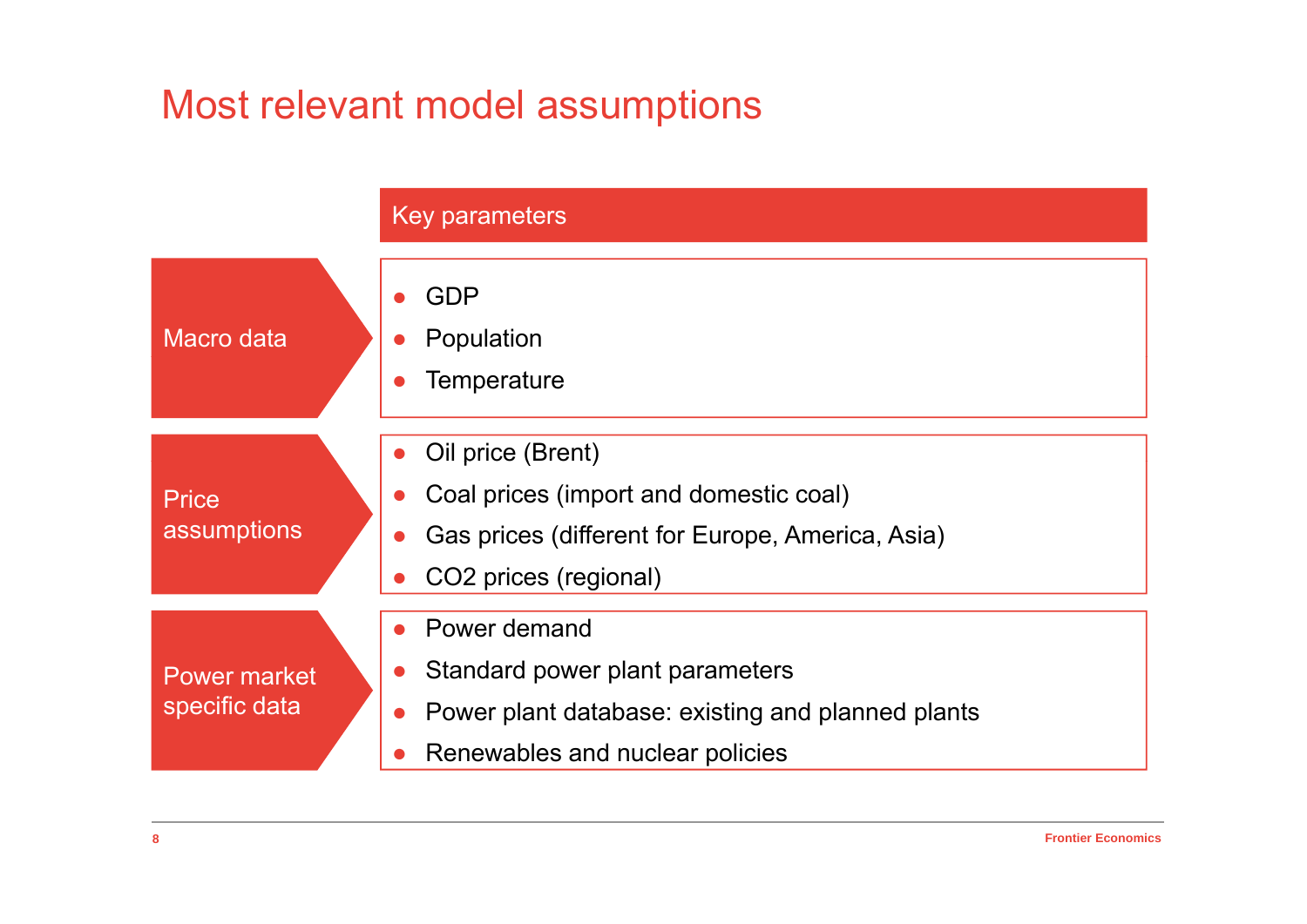### Assumptions on other gas demand drivers



\* These gas demand drivers are incorporated in the model as "ex-post" modifications of the results of the "raw" model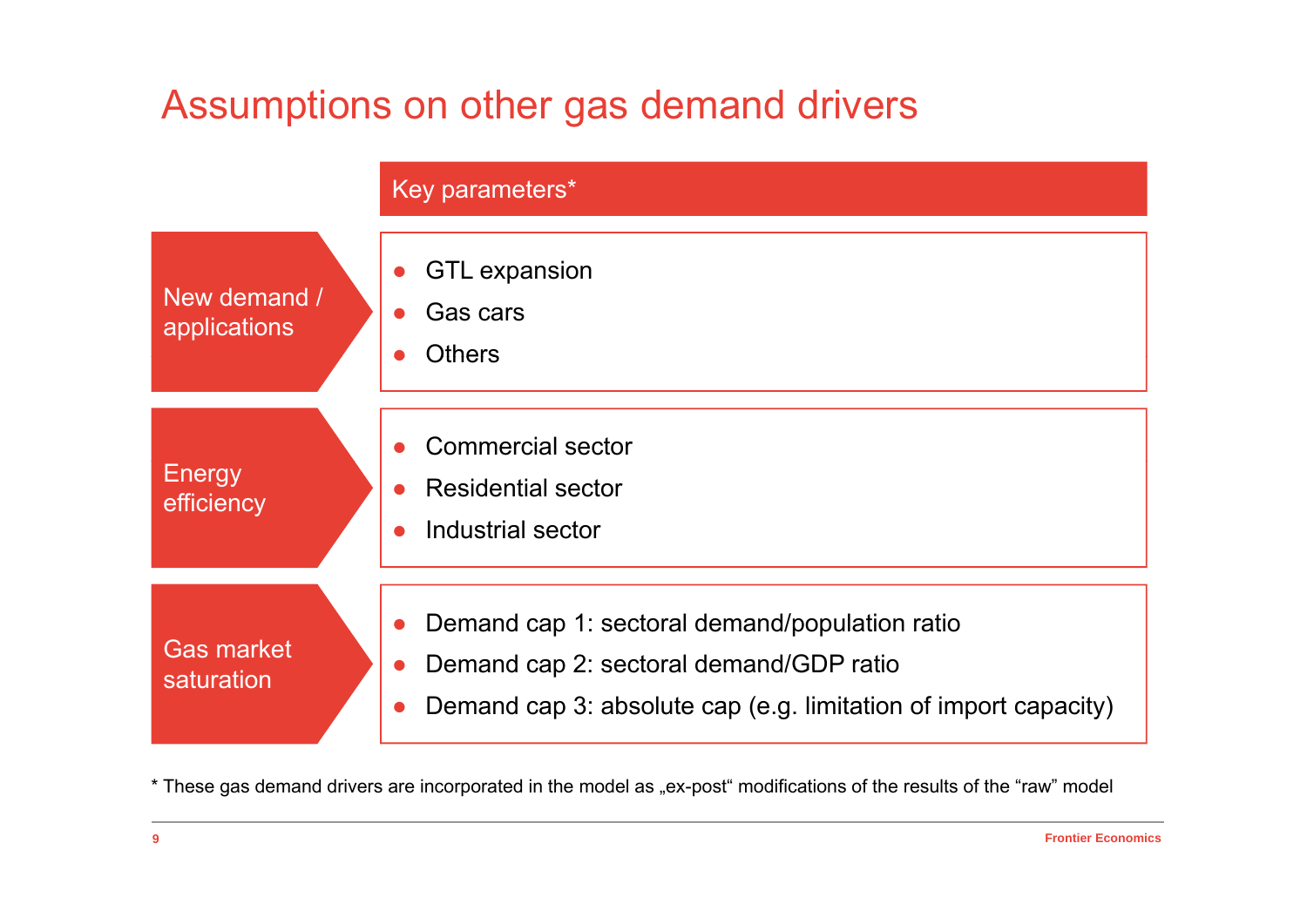## Efficiency factors are needed to capture future efficiency trends not reflected in regression results



Annual efficiency factors:

country specific efficiency factors for industrial gas demand,

regional efficiency factors for commercial and residential gas demand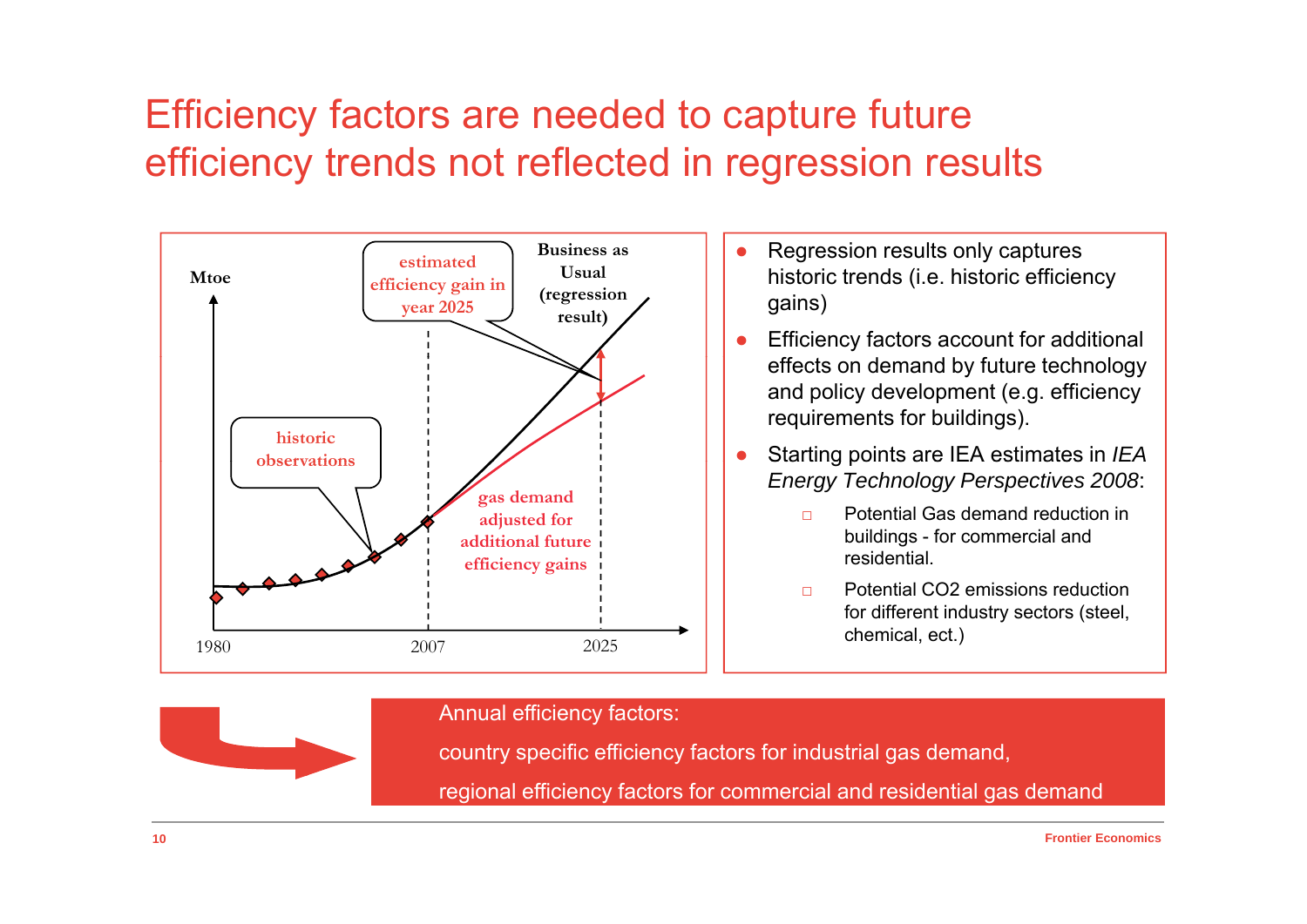#### ● Introduction

**Frontier Economics** 

- Model description
- Selected results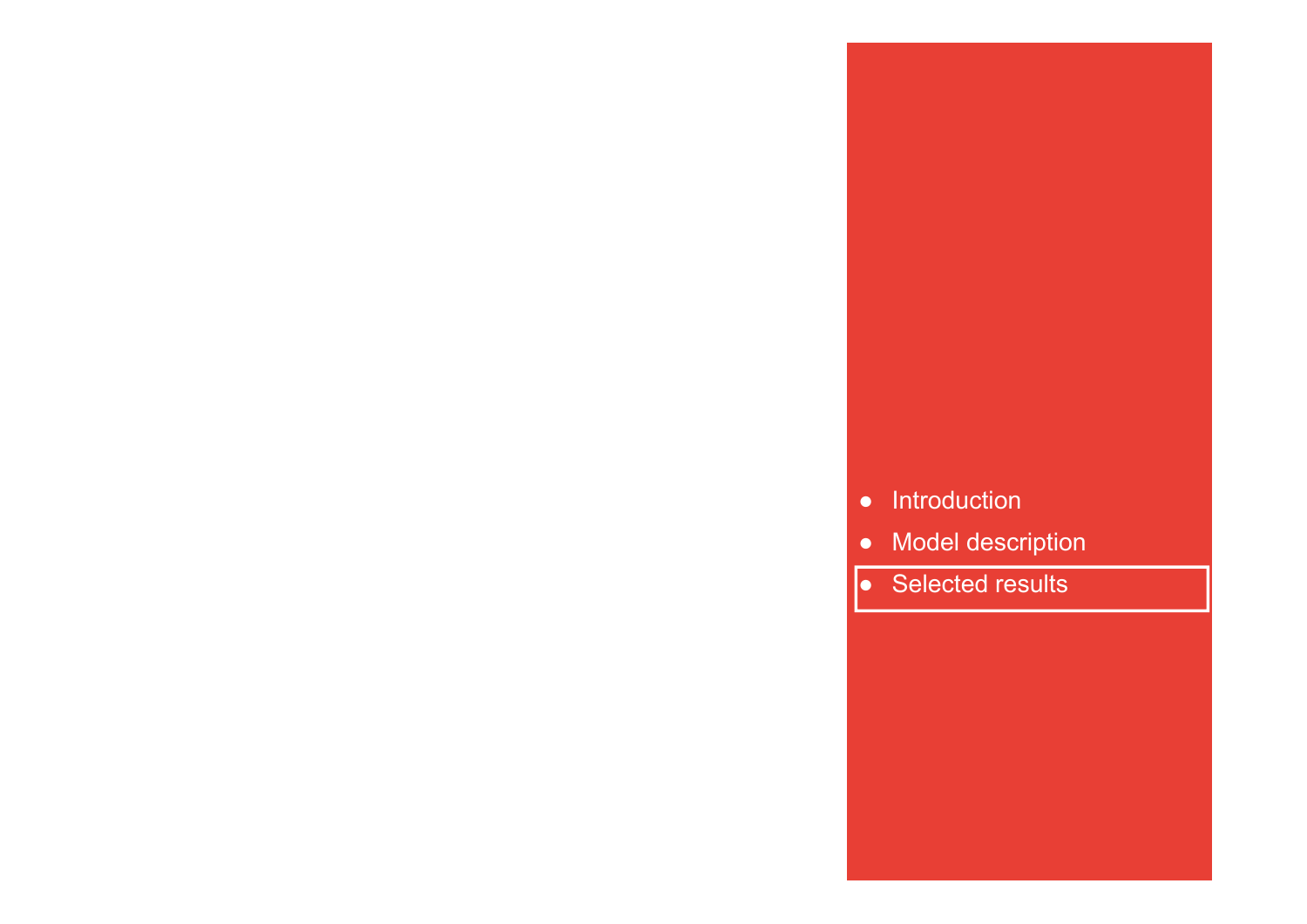#### World gas demand - the Frontier reference case



Small gap to real world gas demand as some countries are not modelled (so far)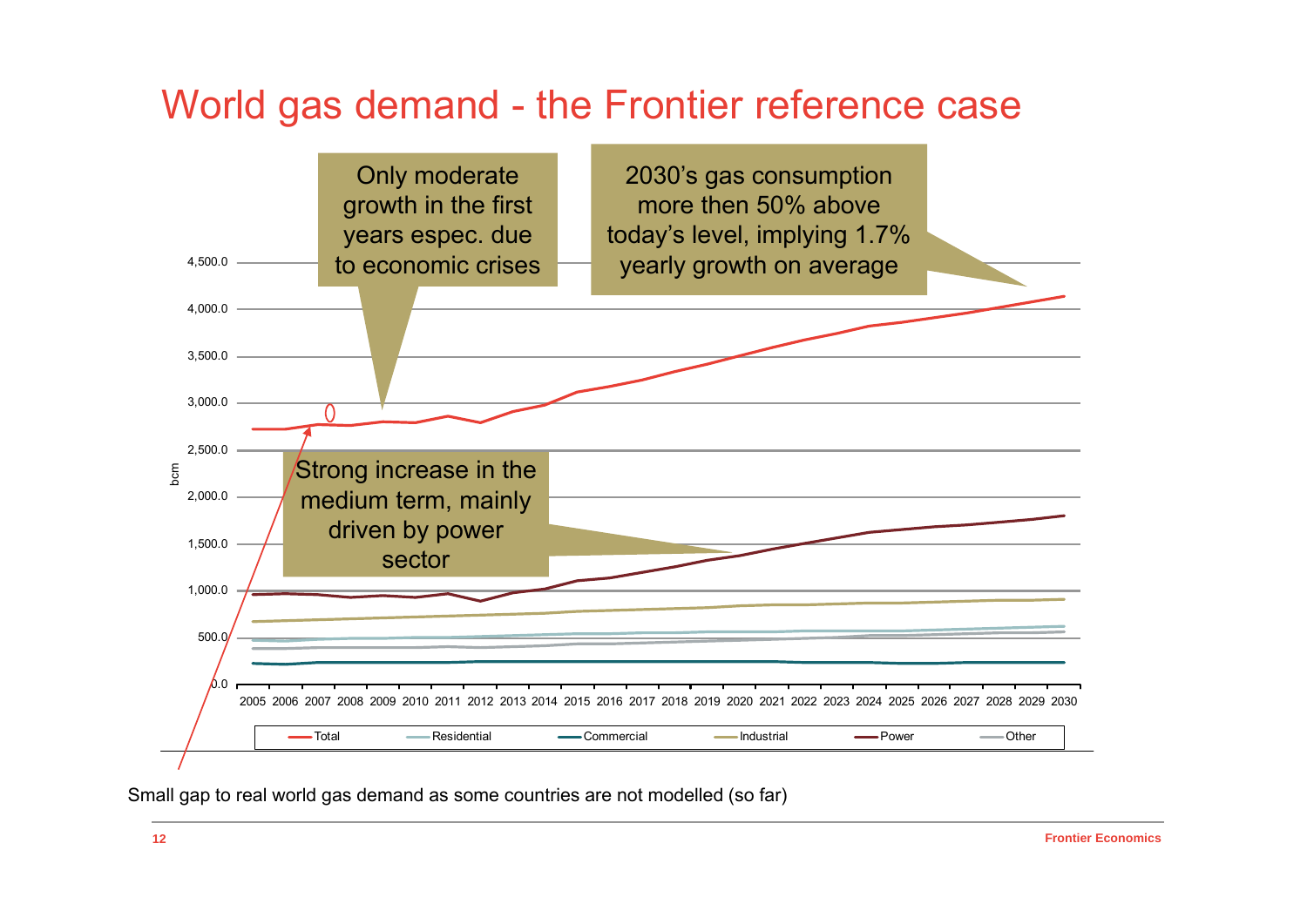# World gas demand - Frontier case vs. other forecasts



- $\Box$ broadly in line with the IEA Reference case and the Shell "Blue scenario" and
- $\Box$ above some "pessimistic" scenarios (for gas) like the Shell Scramble scenario and IEA 450
- □but below the most pessimistic forecast of EIA and more then 20% below the EIA High Growth case

**13**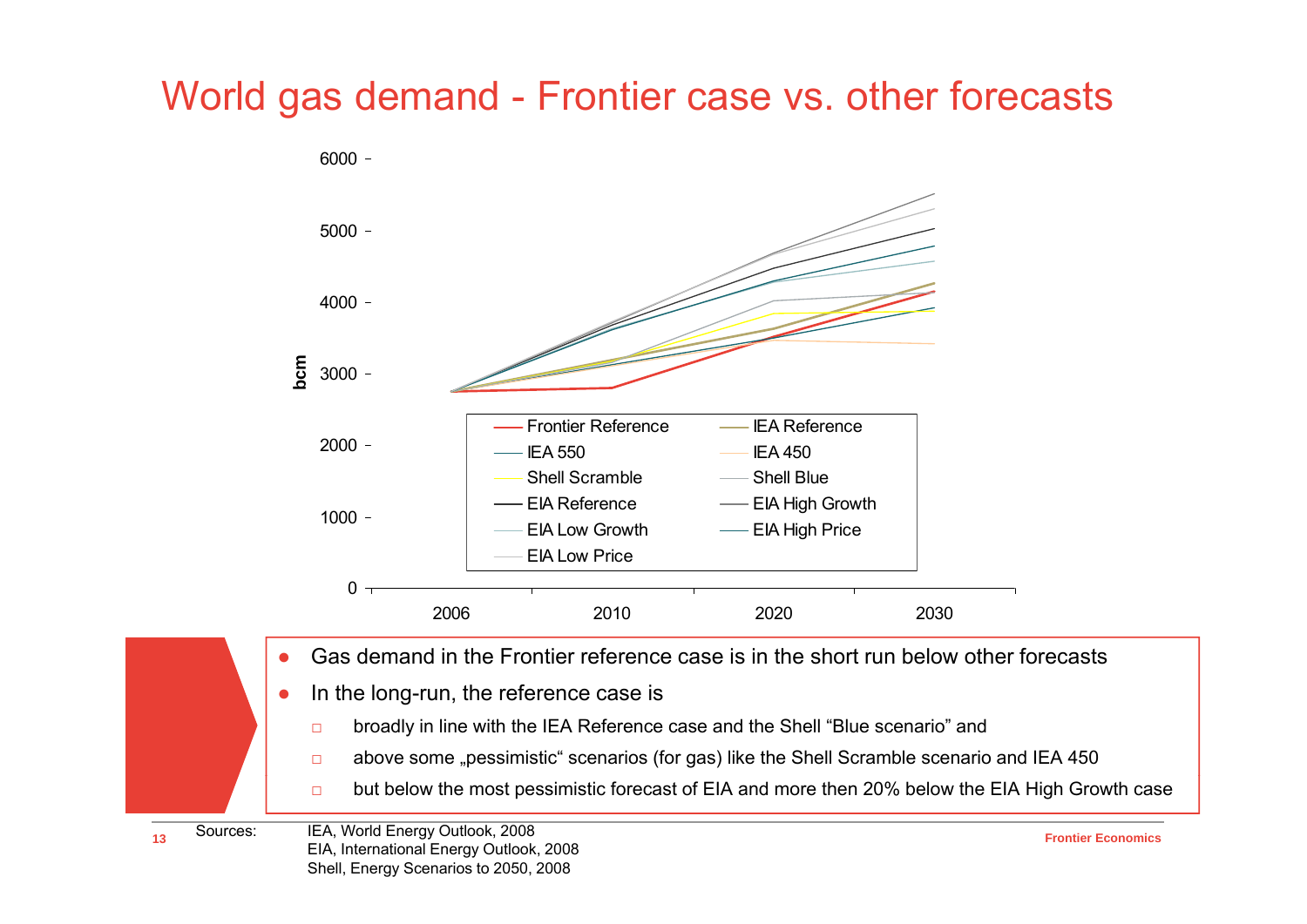

**14**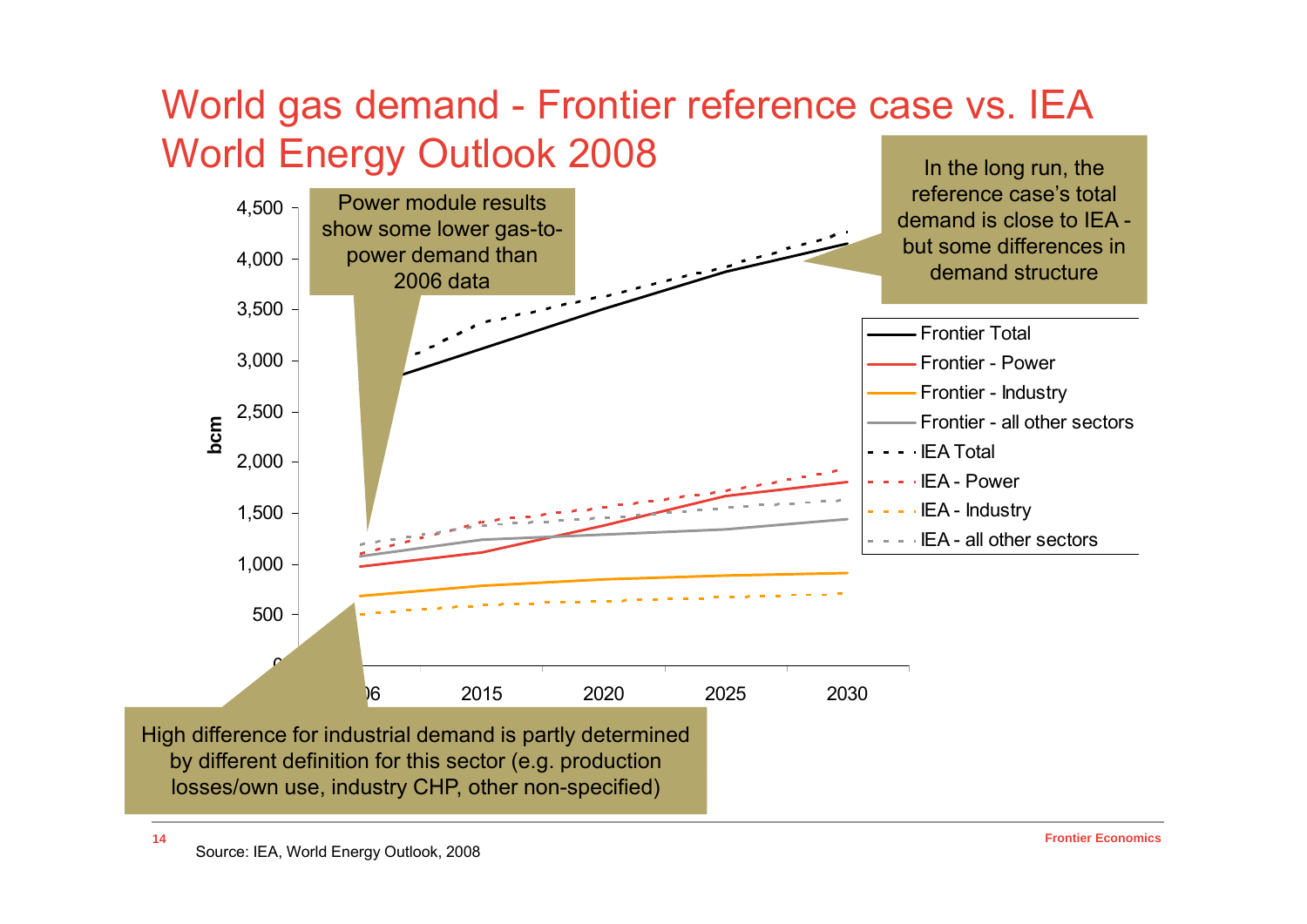#### Gas demand of selected countries - China and Japan

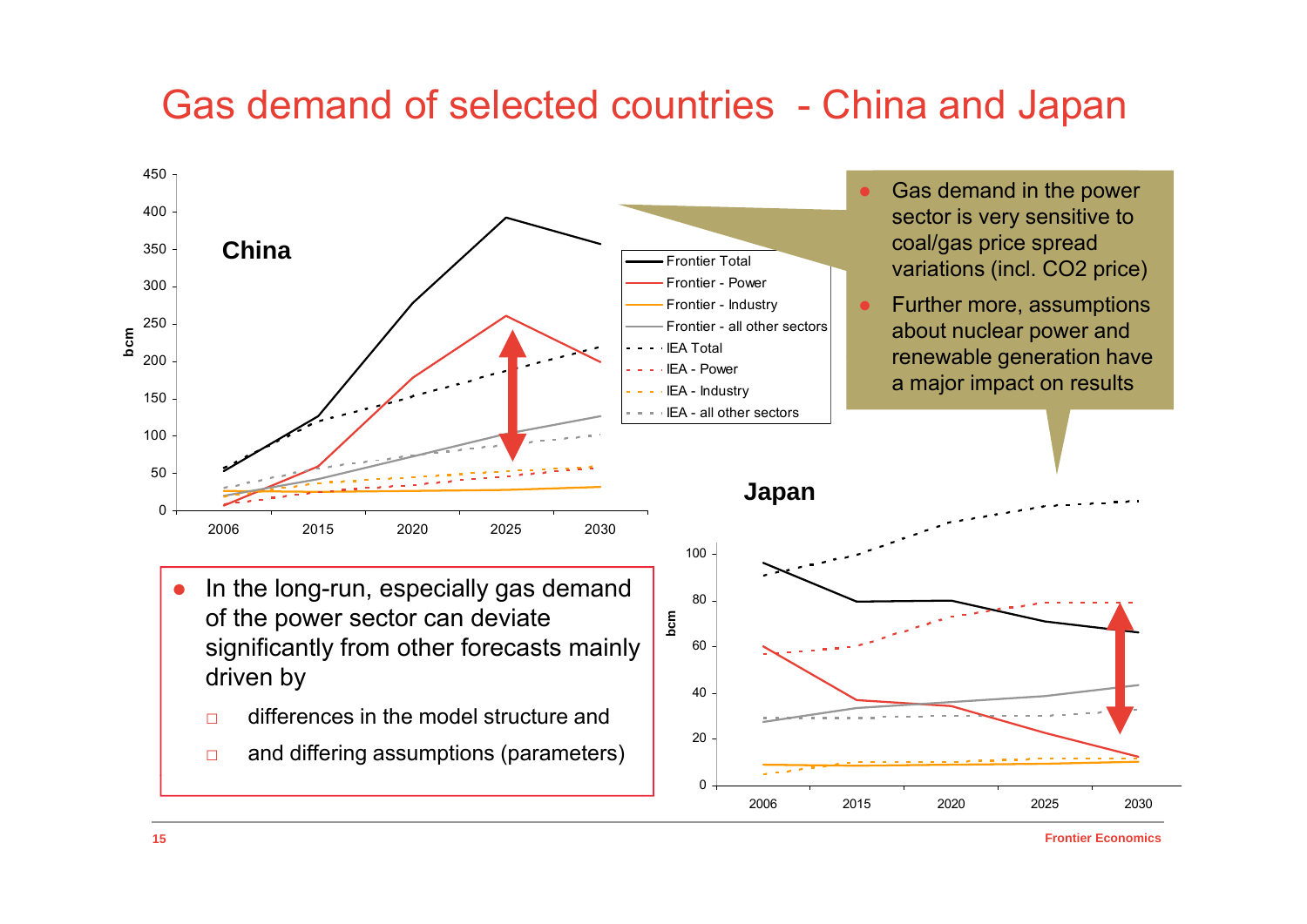#### Gas demand of selected countries – Germany and Brazil

![](_page_15_Figure_1.jpeg)

**Germany** is an example for a more or less saturated gas market – potential growth of demand would be mainly driven by the power sector (however, not in this model run…)

Demand caps prevent **Brazil**'s industrial and residential demand to increase exponentially – which would happen if pure regression was applied (due to high growth rates in the past on a very low level)

![](_page_15_Figure_4.jpeg)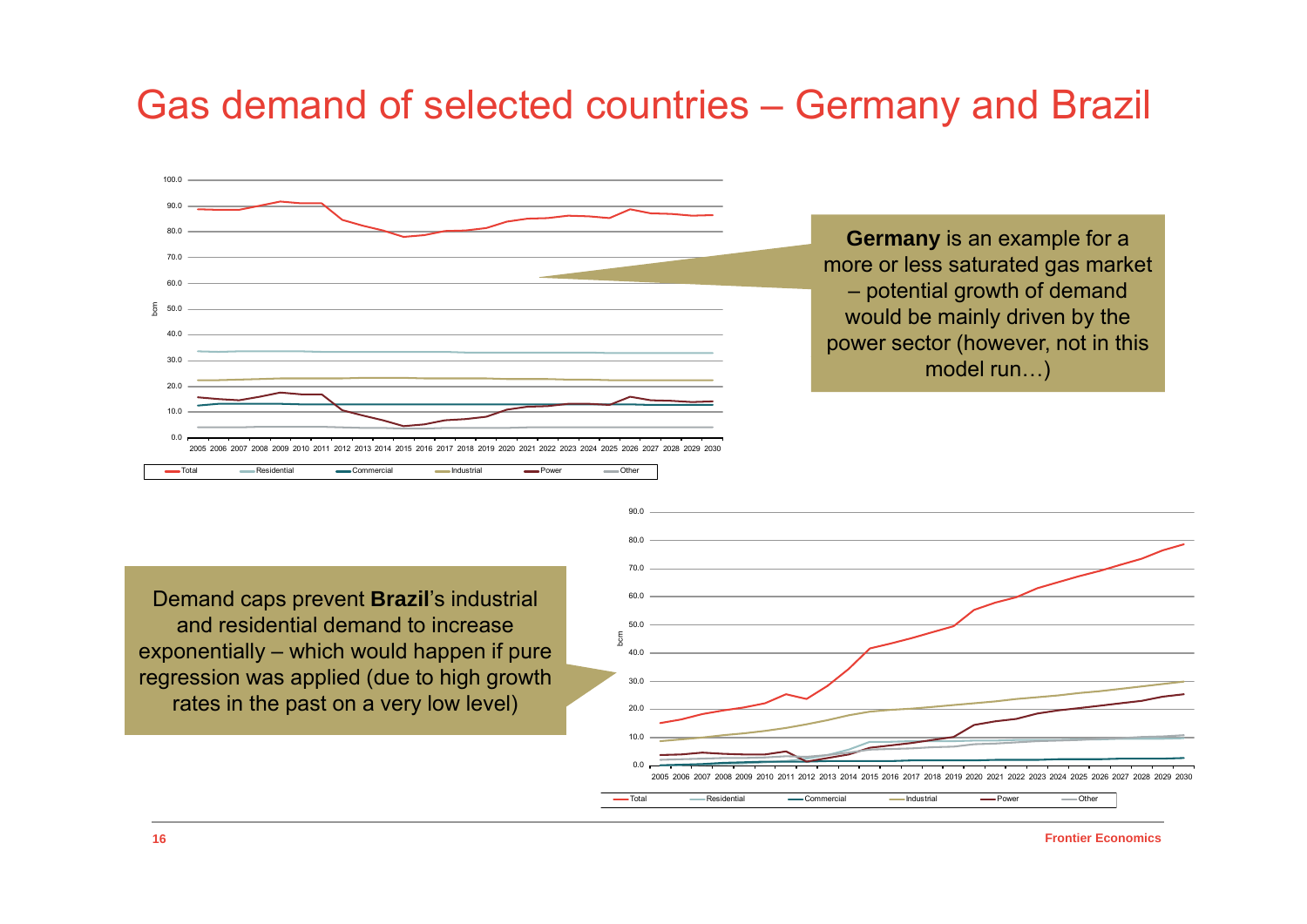# frontier economics

Frontier Economics Limited in Europe is <sup>a</sup> member of the Frontier Economics network, which consists of separate companies based in Europe (Brussels, Cologne, London and Madrid) and Australia (Melbourne & Sydney). The companies are independently owned, and legal commitments entered into by any one company do not impose any obligations on other companies in the network. All views expressed in this document are the views of Frontier Economics Limited.